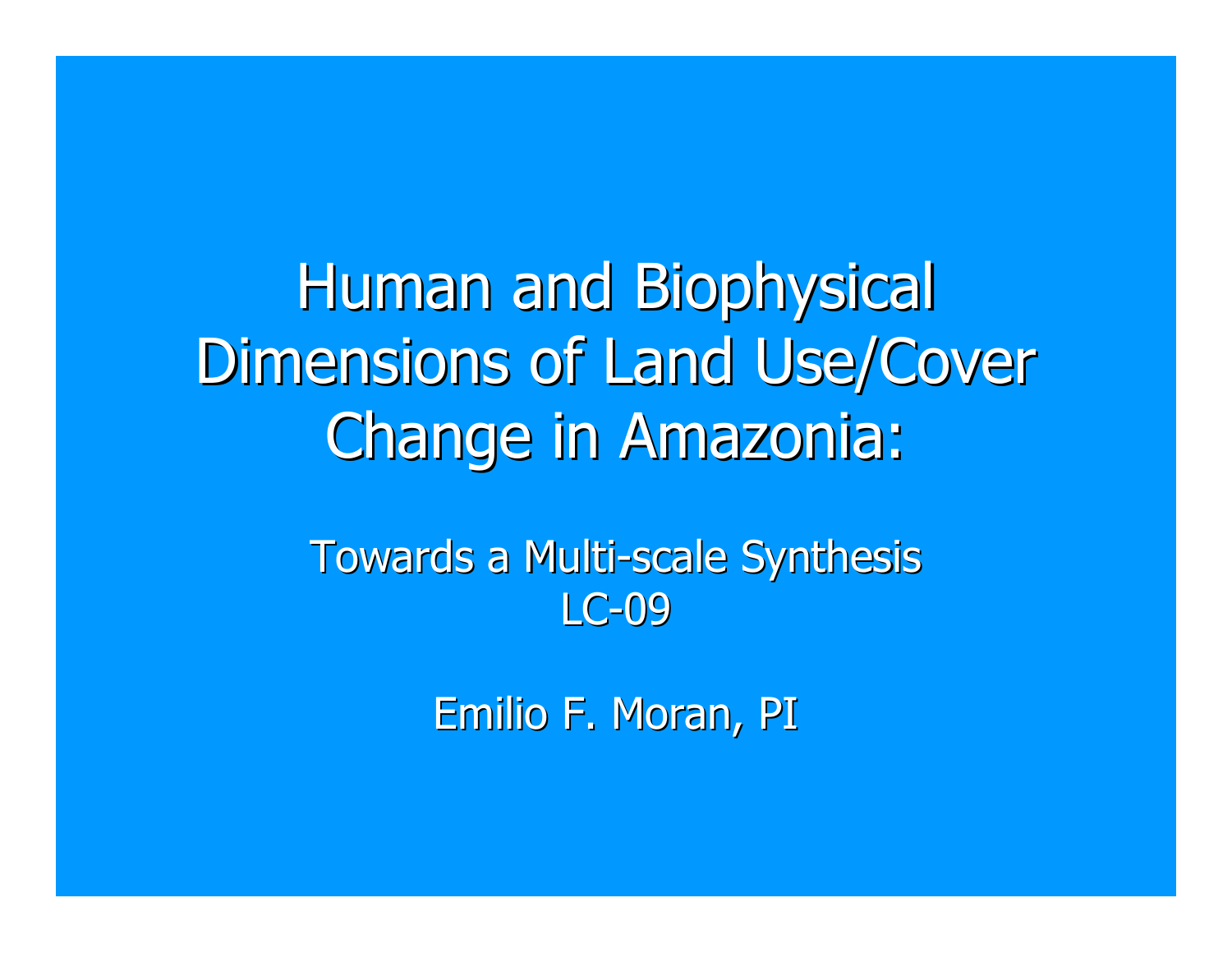## Co-PIs and collaborators

- Eduardo Brondizio, Indiana U.
- Mateus Batistella, Embrapa Satellite Monitoring
- **Dalton Valeriano, INPE**
- **Jose Simeao de Medeiros, INPE**
- Paul Mausel, Indiana State
- Ryan Jensen, Indiana State
- Lars Hedin, Princeton U.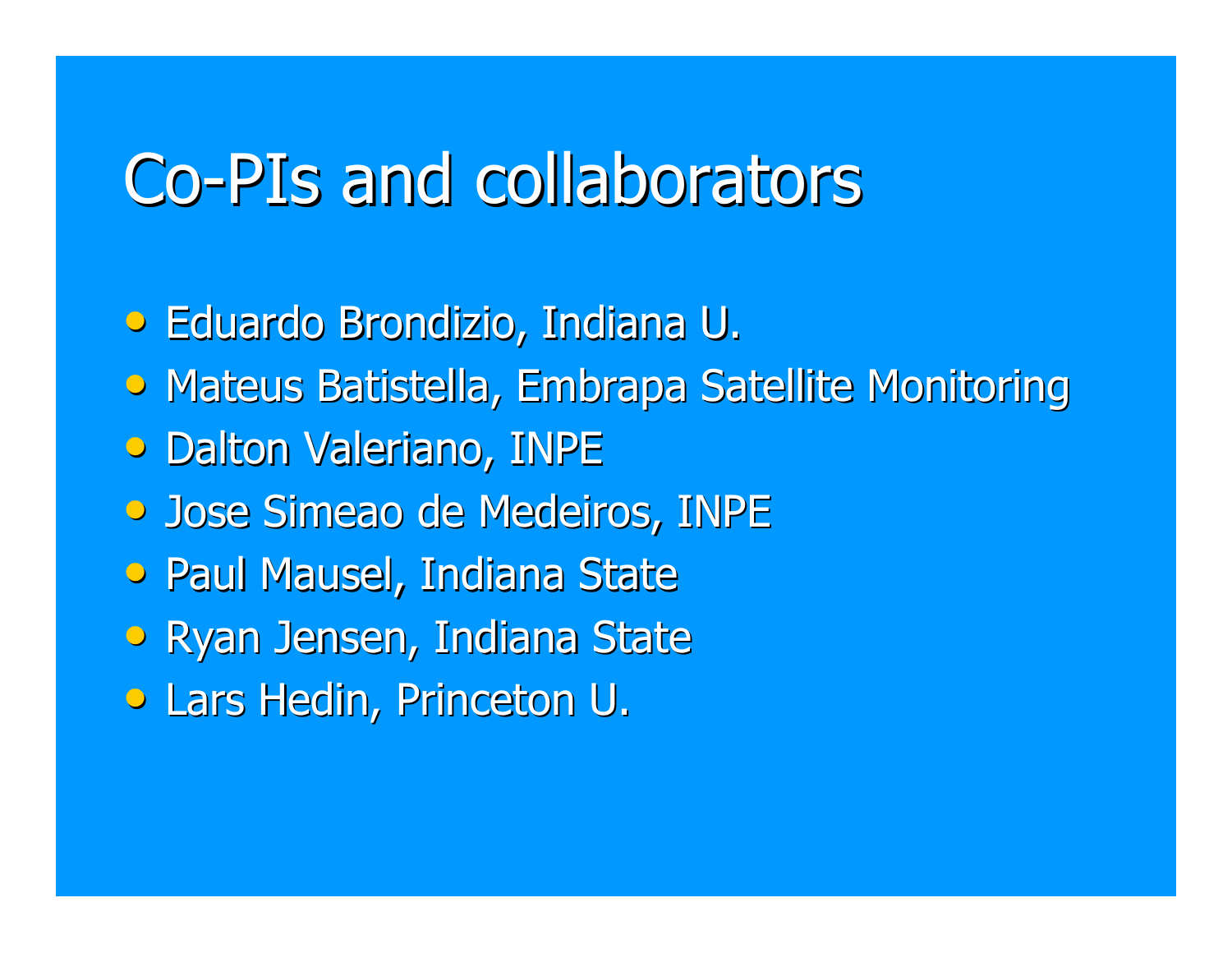### **The study areas The study areas**



**1. Altamira Altamira 2. Marajo 3. Tome -Acu 4. Igarape Igarape -Acu 5. Yapu 6.Rondonia Rondonia**

**7. Santarem Santarem**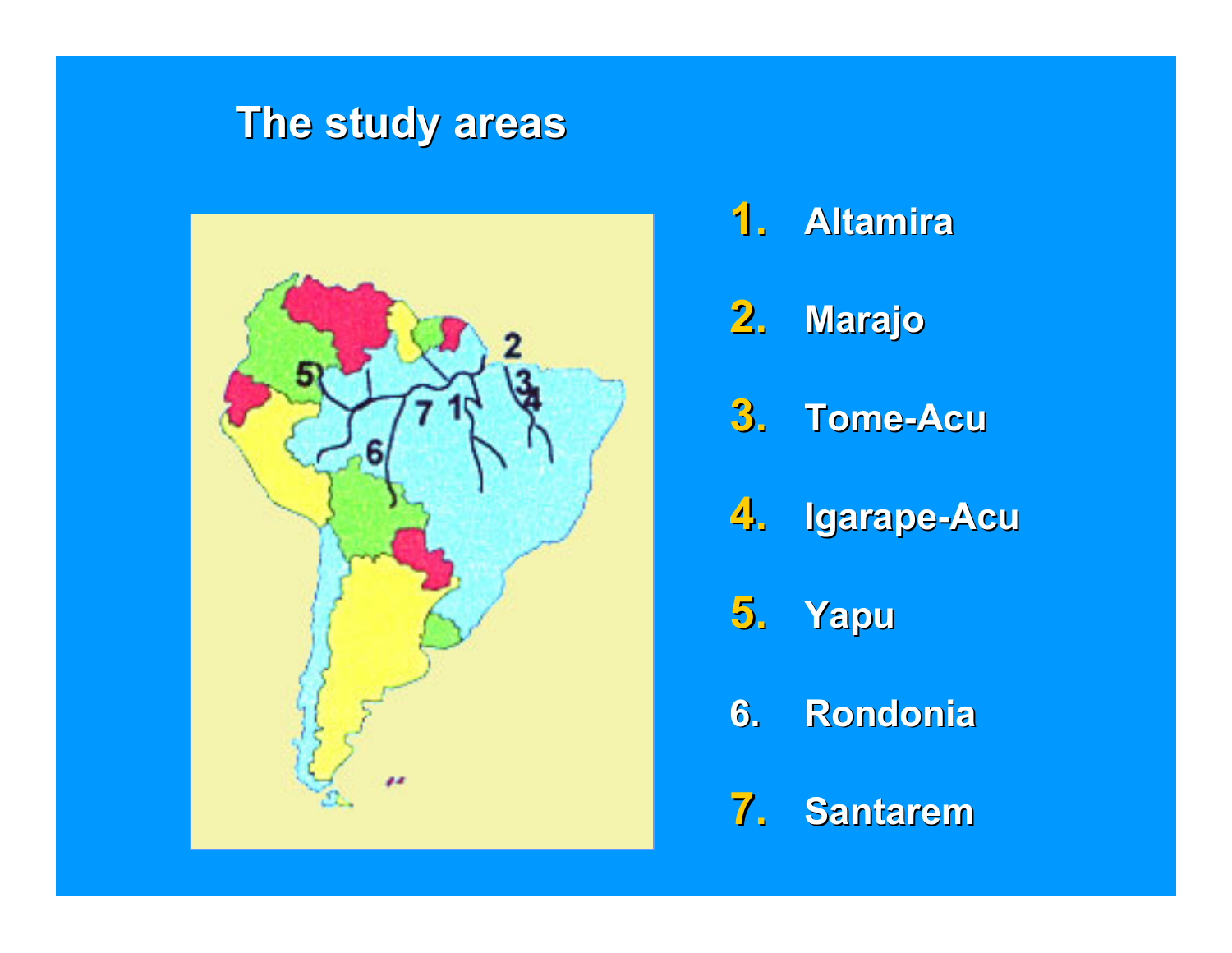### Population and Environment Findings

- Farmer persistence is affected by soil quality on the<br>property. Farmers on good soils persist, while high<br>turnover characterizes those on poor soils
- Crop choice is affected by proportion of good soils.<br>Those on poor soils evolve towards above 80% of property in pastures, while those with over 50% of good<br>soils on properties, have balanced portfolio of cash<br>crops, pasture, and staple crops
- 75% of Amazon soils are of poor quality, thus the importance of identifying them in advance of settling<br>farmers on those soils is clear. This has so far never been done
- Use of satellite remote sensing and field studies can help<br>identify the better soils and direct future settlement of<br>farmers. This can lower the cost of economic development by government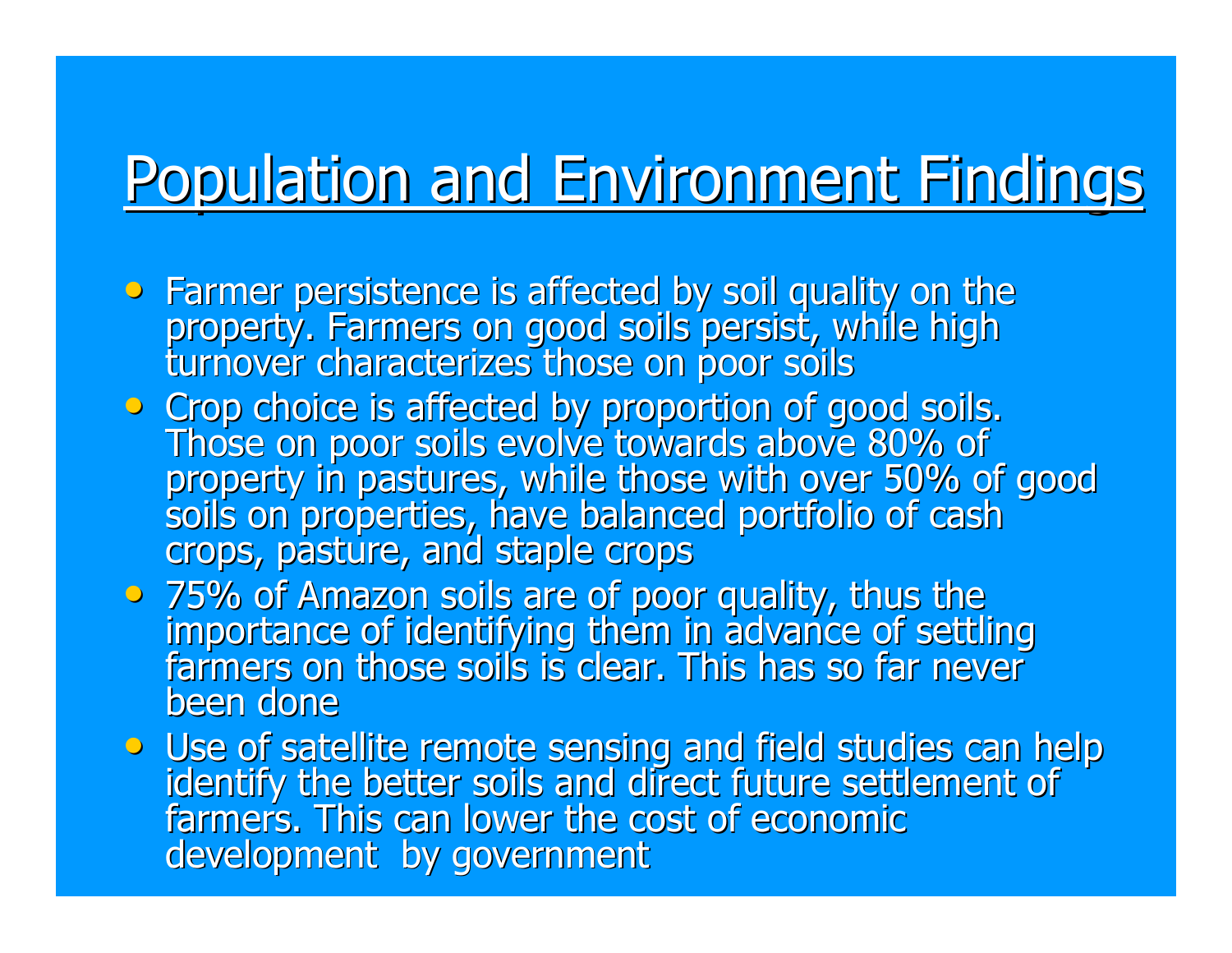#### Figure 12

#### CROPS AND TERRA ROXA



Source: Survey in Altamira 1998, N=402 H h ld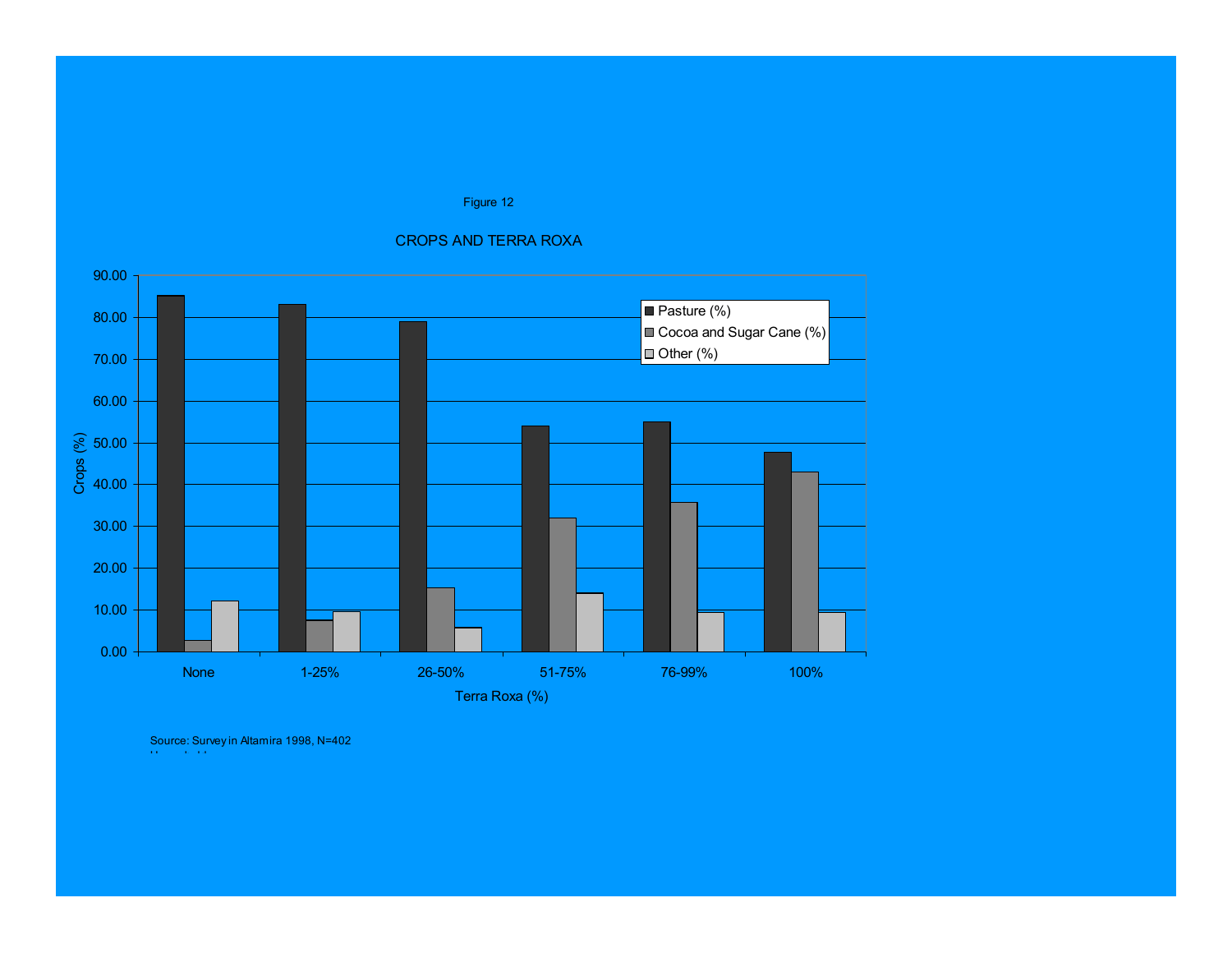### **Forest in Study Area - Observed, 1970-96 & Predicted for 2010 & 2020Based on Farm Level Projection**

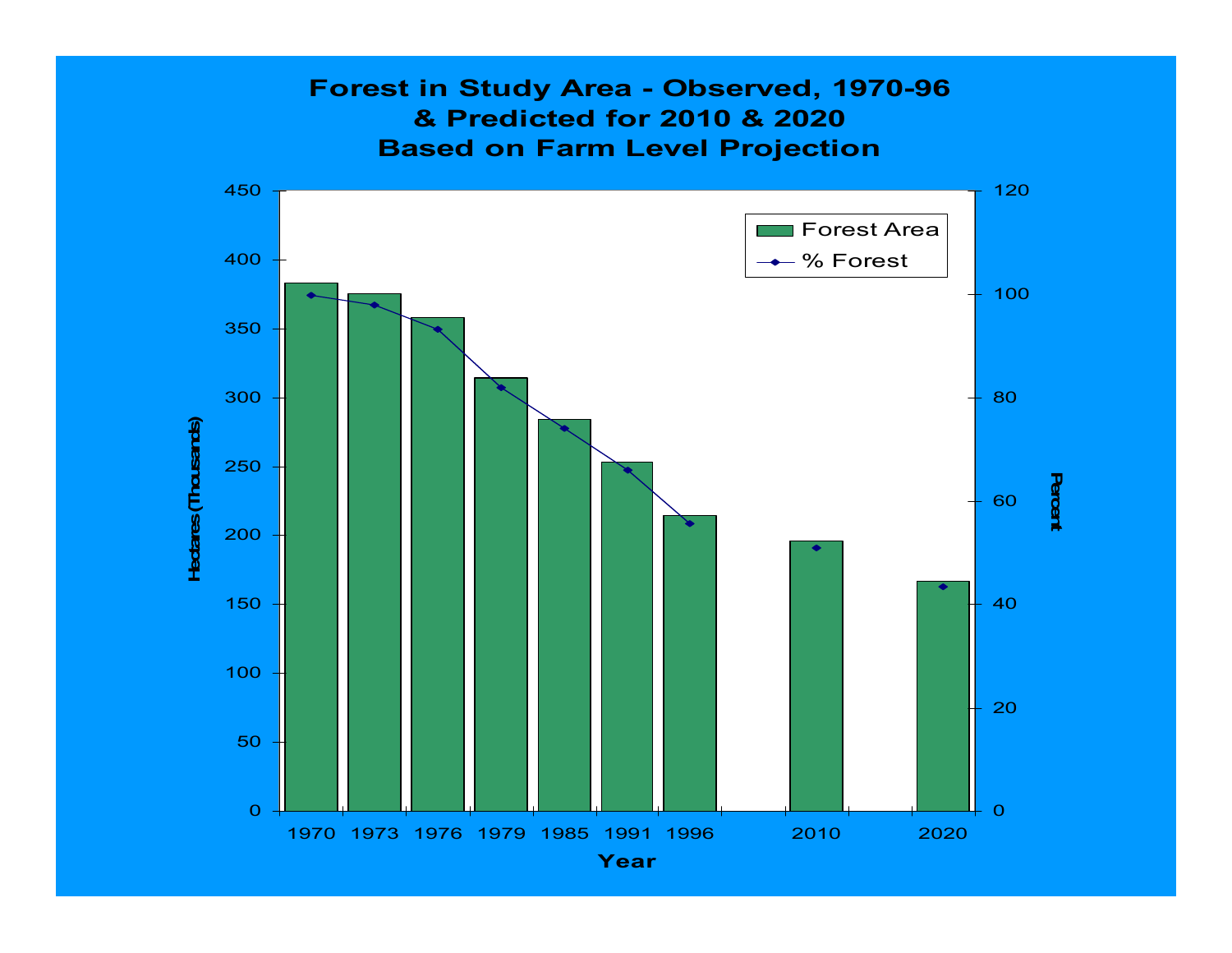# Change detection techniques findings

• The change detection based on spectral mixture analysis of multi-temporal images provides the flexibility of some specific change purposes, such as forest degradation (Lu et al., 2004 (forthcoming), CJRS).

• Change detection based on biophysical parameters are especially useful for detection of vegetation changes (Lu et al. 2002, ASPRS conference) 2002, ASPRS conference)